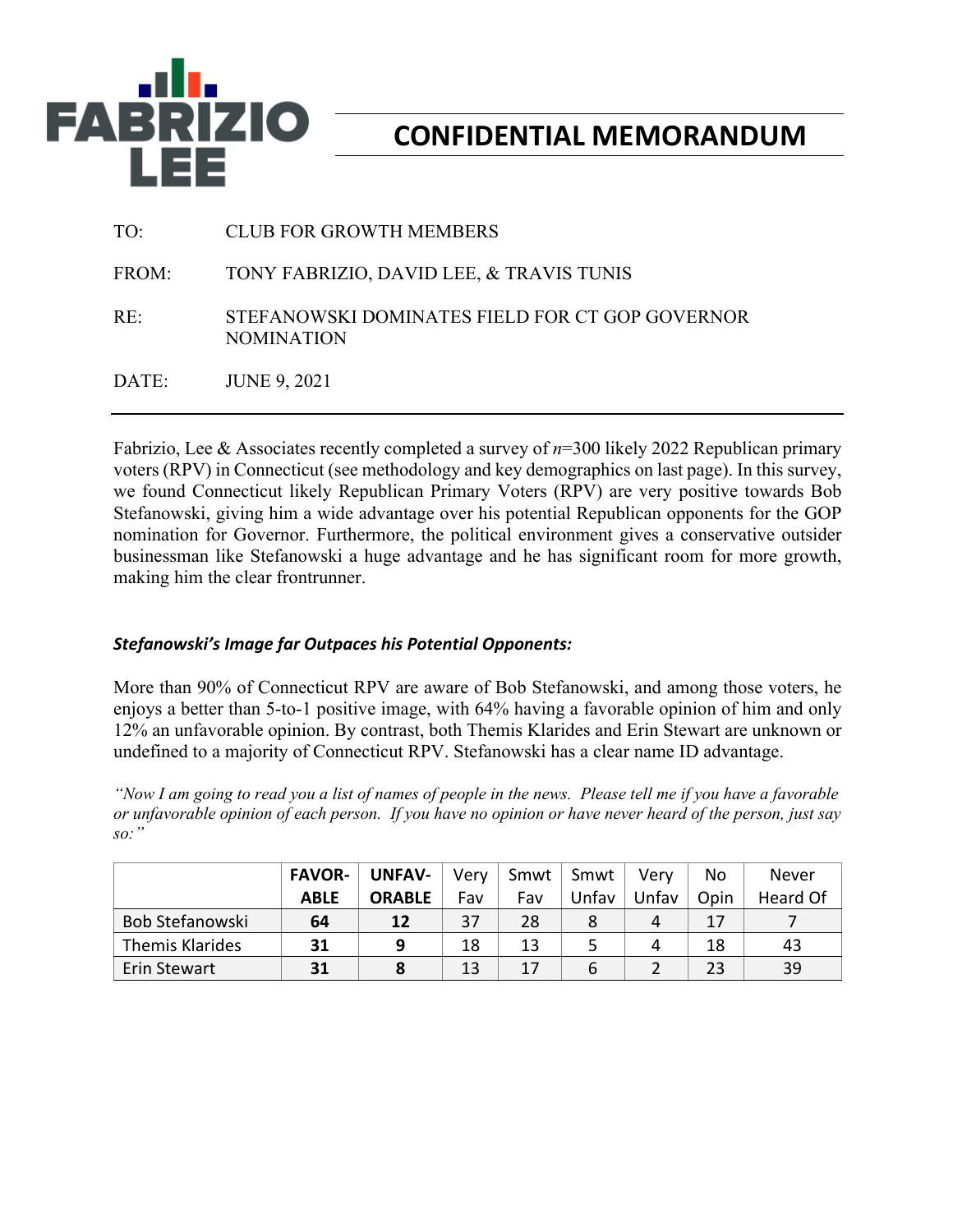#### *Bob Stefanowski Leads Nearest Opponent by Nearly 30-Points:*

In the full 3-way ballot, Bob Stefanowski receives 43% of the vote for the GOP gubernatorial nomination, putting him up by more than 3-to-1 over Themis Klarides and 4-to-1 over Erin Stewart. Similarly, in a head-to-head battle with Klarides, Stefanowski leads by 29-points, 47% - 18%. In both ballots, only one third remain undecided, leaving Klarides and Stewart very little room to work with in a longshot attempt to catch Stefanowski.

*"If the Republican Primary for Governor were held today and the candidates were (ROTATE) Bob Stefanowski, Themis Klarides and Erin Stewart, for whom would you vote?"*

| <b>TOTAL STEFANOWSKI</b>    | 43              |
|-----------------------------|-----------------|
| <b>TOTAL KLARIDES</b>       | 14              |
| <b>TOTAL STEWART</b>        | 10              |
| Definitely Stefanowski      | $\overline{24}$ |
| <b>Probably Stefanowski</b> | $\overline{19}$ |
| Definitely Klarides         | 7               |
| Probably Klarides           | 7               |
| <b>Definitely Stewart</b>   | 5               |
| <b>Probably Stewart</b>     | 5               |
| Undecided                   | 34              |

*"If the Republican primary for Governor were held today and the candidates were (ROTATE) Bob Stefanowski and Themis Klarides, for whom would you vote?"*

| <b>TOTAL STEFANOWSKI</b> | 47 |
|--------------------------|----|
| <b>TOTAL KLARIDES</b>    | 18 |
| Definitely Stefanowski   | 23 |
| Probably Stefanowski     | 25 |
| <b>Probably Klarides</b> |    |
| Definitely Klarides      | 11 |
| Undecided                |    |

#### *Connecticut RPV Overwhelmingly Prefer Conservative Outsider to Career Politician*

By a more than 8-to-1 margin, these voters would vote for a conservative outsider businessman over an elected official in office for 22 years, 60% - 7%. This is a clear indication Stefanowski holds a biographical advantage over career politician Themis Klarides. Furthermore, undecided voters also swing heavily toward a conservative outsider, a sign most will break toward Stefanowski and his message of cleaning up Hartford.

*"All other things being equal, would you be MORE LIKELY to vote for a…(READ AND ROTATE)"*

|                                                         | All<br><b>RPV</b> | Unde-<br>cideds |
|---------------------------------------------------------|-------------------|-----------------|
| A conservative outsider businessman                     | 60                | 50              |
| An elected official who has been in office for 22 years |                   | 8               |
| Unsure/Depends/DK/Refused (DO NOT READ)                 | 33                | 42              |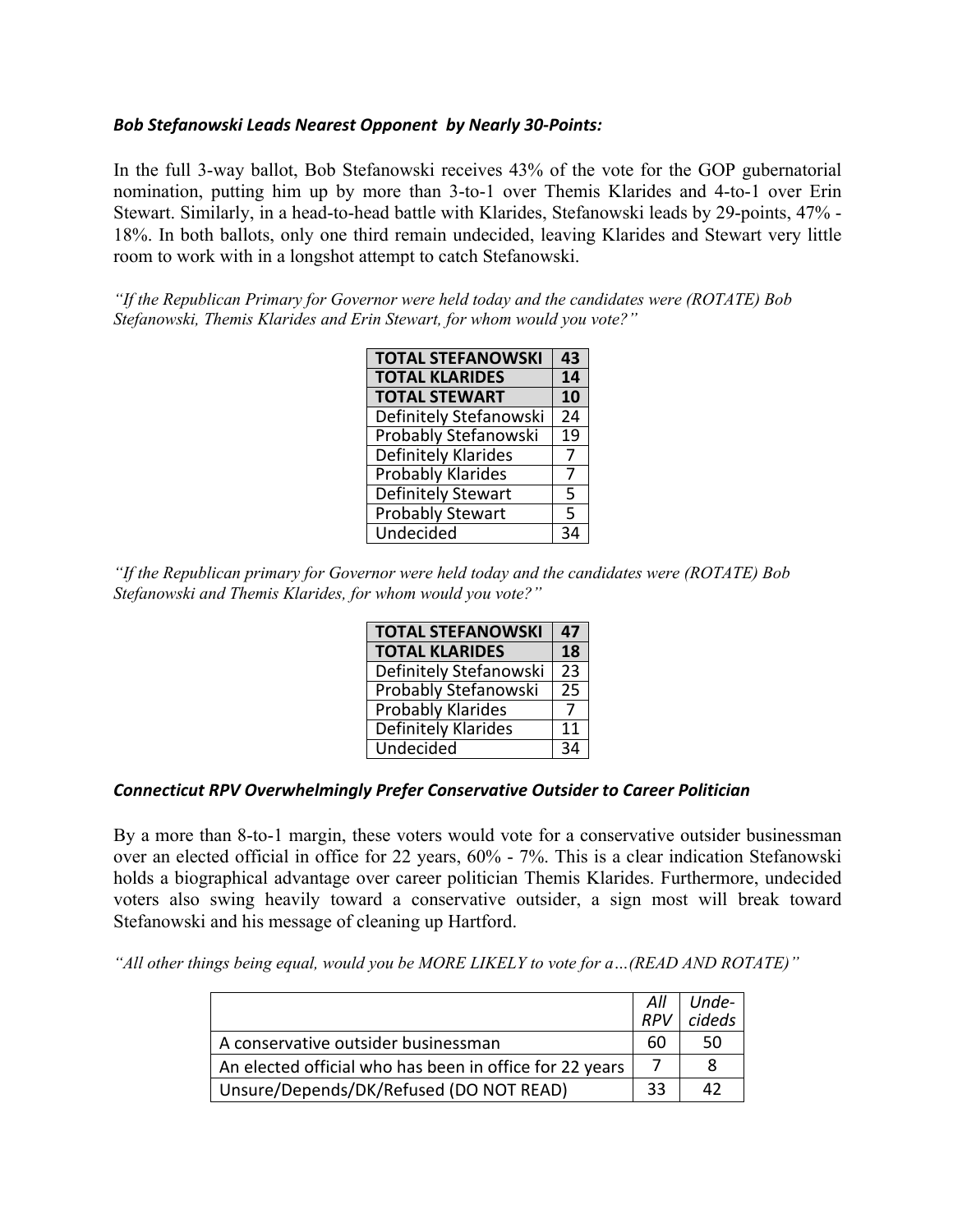### *Klarides' Opposition to Trump and Other Issues Further Improve Stefanowski's Standing*

When voters learned more about Themis Klarides, the impact on her was decisively negative. In particular, her derogatory comments about President Trump and her husband's position as an executive at an electric company that just jacked up rates on Connecticut residents are most damaging for Klarides. Hearing these things about Klarides caused voters to turn sharply toward Stefanowski, with his lead increasing from an already strong +29 to an overwhelming +48.

*"If you knew that each of the following were TRUE about Themis Klarides, please tell me whether it would make you MORE likely or LESS likely to vote for her for Governor. If it would make no difference, just say so. (RANDOMIZE STATEMENTS)"*

|                                                                                                                                                      | <b>TOTAL</b><br><b>MORE</b><br><b>LIKELY</b> | <b>TOTAL</b><br><b>LESS</b><br><b>LIKELY</b> | Much<br>More<br>Likelv | Smwt<br>More<br>Likelv | Smwt<br>Less<br>Likely | Much<br><b>Less</b><br>Likelv | Make<br>No.<br>Diff. | DK/<br>Ref. |
|------------------------------------------------------------------------------------------------------------------------------------------------------|----------------------------------------------|----------------------------------------------|------------------------|------------------------|------------------------|-------------------------------|----------------------|-------------|
| Themis Klarides has opposed<br>President Trump on a number of<br>occasions even calling his behavior<br>deplorable and disgusting.                   | 13                                           | 58                                           | 8                      | 5                      | 12                     | 47                            | 27                   |             |
| Themis Klarides' husband is a top<br>executive with Eversource which just<br>increased its electric rates by nearly<br>16% on Connecticut consumers. | 3                                            | 57                                           | $\overline{2}$         | $\mathbf{1}$           | 16                     | 41                            | 38                   |             |
| Themis Klarides does not believe<br>that there was election fraud and<br>that President Trump lost the<br>election and he should accept his<br>loss. | 13                                           | 52                                           | 9                      | $\overline{4}$         | 11                     | 41                            | 33                   |             |

*"Again, if the Republican primary for Governor were held today and the candidates were (ROTATE) Bob Stefanowski and Themis Klarides, for whom would you vote?"*

|                          | <b>Initial</b> | Final |
|--------------------------|----------------|-------|
| <b>TOTAL STEFANOWSKI</b> | 47             | 62    |
| <b>TOTAL KLARIDES</b>    | 18             | 14    |
| Definitely Stefanowski   | 23             | 40    |
| Probably Stefanowski     | 25             | 23    |
| <b>Probably Klarides</b> | 7              | 8     |
| Definitely Klarides      | 11             | 5     |
| Undecided                | 34             | 24    |